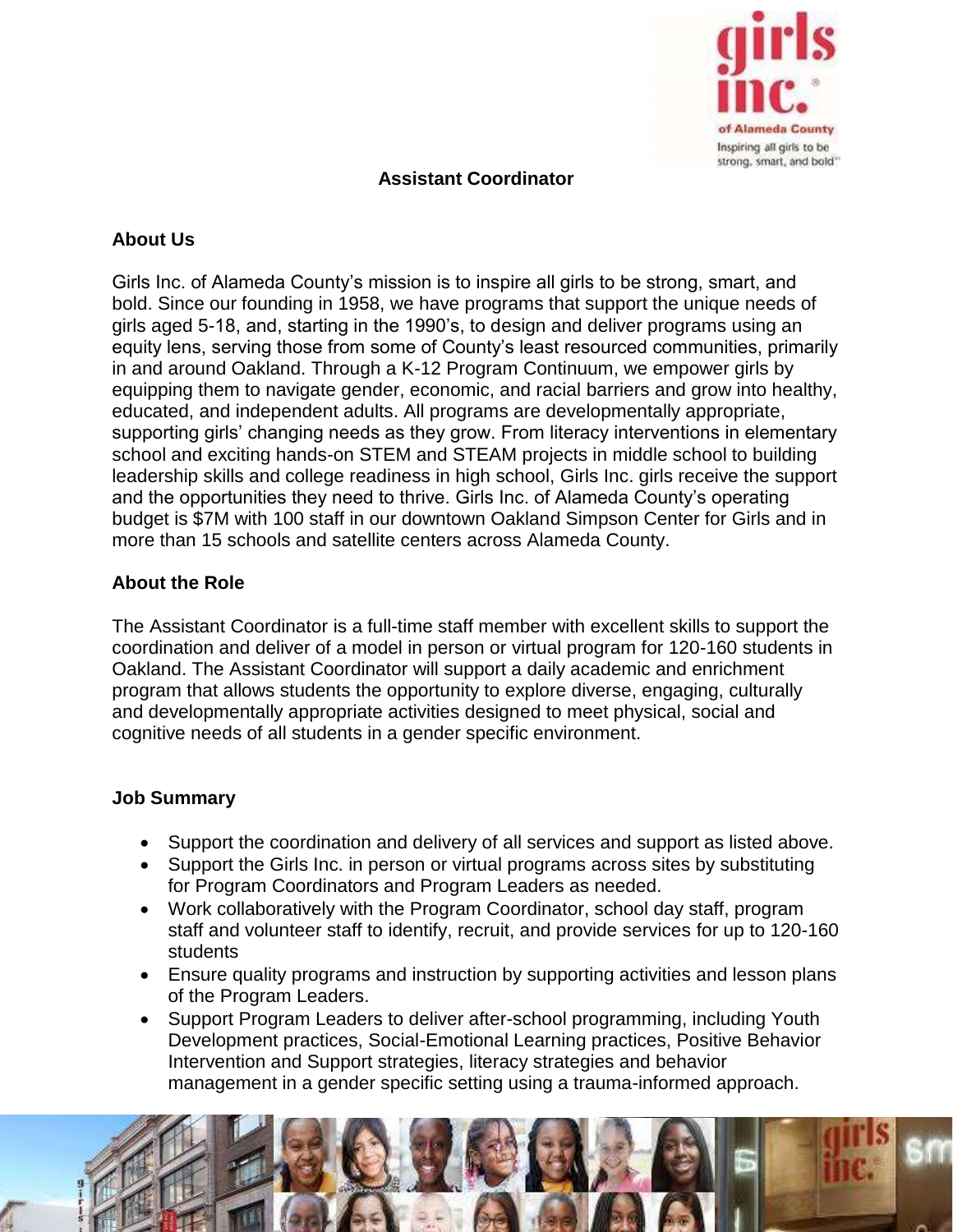- Assist in the implementation of Common Core and Youth Development practices in the literacy curriculum and program facilitation.
- Ensure the safety of all students and staff by complying with and implementing the sites' Emergency Policies and Procedures.
- Track and report program enrollment and attendance daily into Cityspan.
- Support Coordinator and Literacy Specialist in the administration and collection of evaluation tools and literacy assessments.
- Work closely with Program Coordinator to ensure high quality community events for students, families and school community.
- Prepare effective written and printed materials that support the after-school community.
- Participate in staff development, consultation, training, and team meetings.
- Attend Coordinator meetings and trainings monthly and as assigned.
- Understand, train and implement the California State Quality Standards and Weikart Center Youth Program Quality Assessment tool including (but not limited to): attending CQI related meetings/trainings, supporting staff in utilizing the tool, completing Program Quality Assessments, use of reporting software, creating and implementing goals and objectives.
- Perform other duties as assigned in person or in virtual workspace.

# **About You**

- Bilingual (Spanish/English) highly desirable.
- Ability to motivate, excite and spark curiosity and well-being in students.
- Ability to inspire and motivate staff as well as build and manage a team.
- Knowledge and experience in literacy development, gender specific, youth development and after-school or educational settings desired.
- Knowledge of and commitment to designing gender-responsive academic programs.
- Experience working with families and supporting family involvement in their children's development and education.
- Knowledge and experience bringing multi-cultural curriculum to the after-school environment highly desirable.
- Minimum 2 years of experience working with elementary school-age youth representing diverse cultures, ethnicities, and abilities.
- Extensive experience working in communities representing diverse cultures, ethnicities, languages and abilities.
- Experience and enthusiasm for supporting intensive volunteer involvement
- Ability to communicate effectively orally, auditory, visually, and in writing with youth, teachers, caregivers, coworkers, and volunteers
- Proficiency in Ms Office suite applications
- Department of Justice clearance based on fingerprinting submission
- Proof of TB test within the last four years
- COVID-19 Vaccination or weekly testing (may change based on grant requirements)
- 2 years equivalent college credit or IA Exam
- CPR/First Aid Certification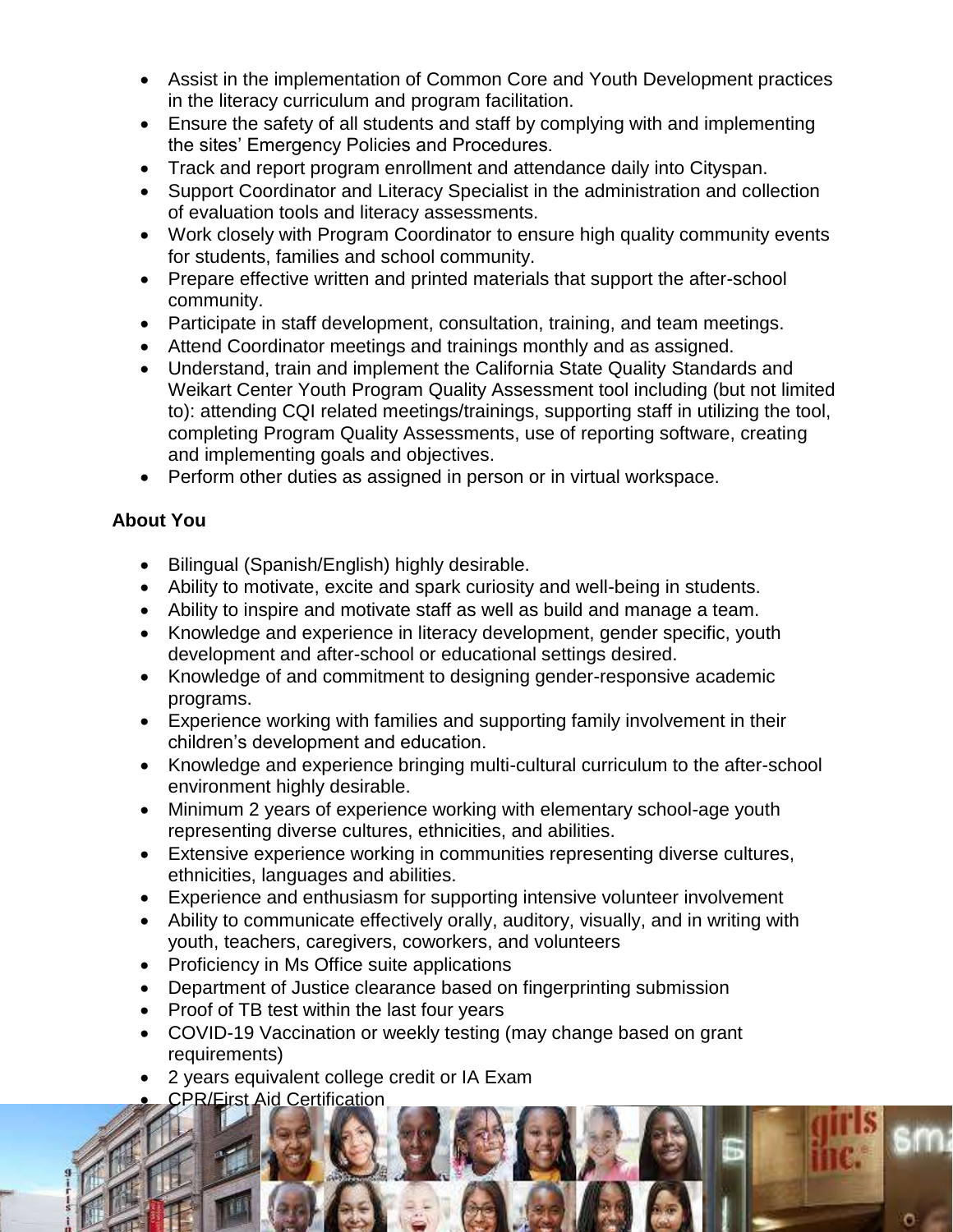- Ability to bend, lift, move up to 15 lbs.
- A valid California Driver's License, good driving record, access to a reliable vehicle and proof of automobile liability insurance with minimum policy requirements as established by Girls Inc. of Alameda County.

#### **What We Offer**

- Compensation: \$18/hour at 32-40 hours per week
- Medical benefits (Employer pays standard medical plan)
- Voluntary Dental
- Voluntary Vision
- Retirement benefit 403b
- Flex spending accounts
- Life Insurance benefits
- Long term disability benefits
- 13 Paid Holidays
- Vacation time off
- Sick time off
- Employee Assistance Program
- Professional development/training

# **Equal Opportunity Employment State**

Girls Inc. of Alameda County is committed to upholding an inclusive work community that reflects the rich diversity of our girls, their families and caregivers, the community members we serve, and our geographic region. We prioritize using an equity lens to: provide culturally responsive programming and resources to those with the least access, and value culture and difference in the office, our programs, and in the community. Through discussion, awareness, and practice, we commit to continuous improvement with the goal of every person in our community knowing the value of this commitment, embodying it, and bringing it to life.

Girls Inc. of Alameda County is committed to providing equal employment opportunities to all qualified applicants for employment and does not discriminate on the basis of race, religion, color, national origin, ancestry, physical or mental disability, medical condition, genetic information, marital status, sex, gender or gender identity, gender expression, age, sexual orientation, military or veteran status, or any other factor not related to ability to successfully fulfill the requirements of the position.

To APPLY Please send resume and cover letter to: talent @ girlsinc-alameda.org. For more information about Girls Inc. of Alameda County, please view our website at www.girlsinc-alameda.org